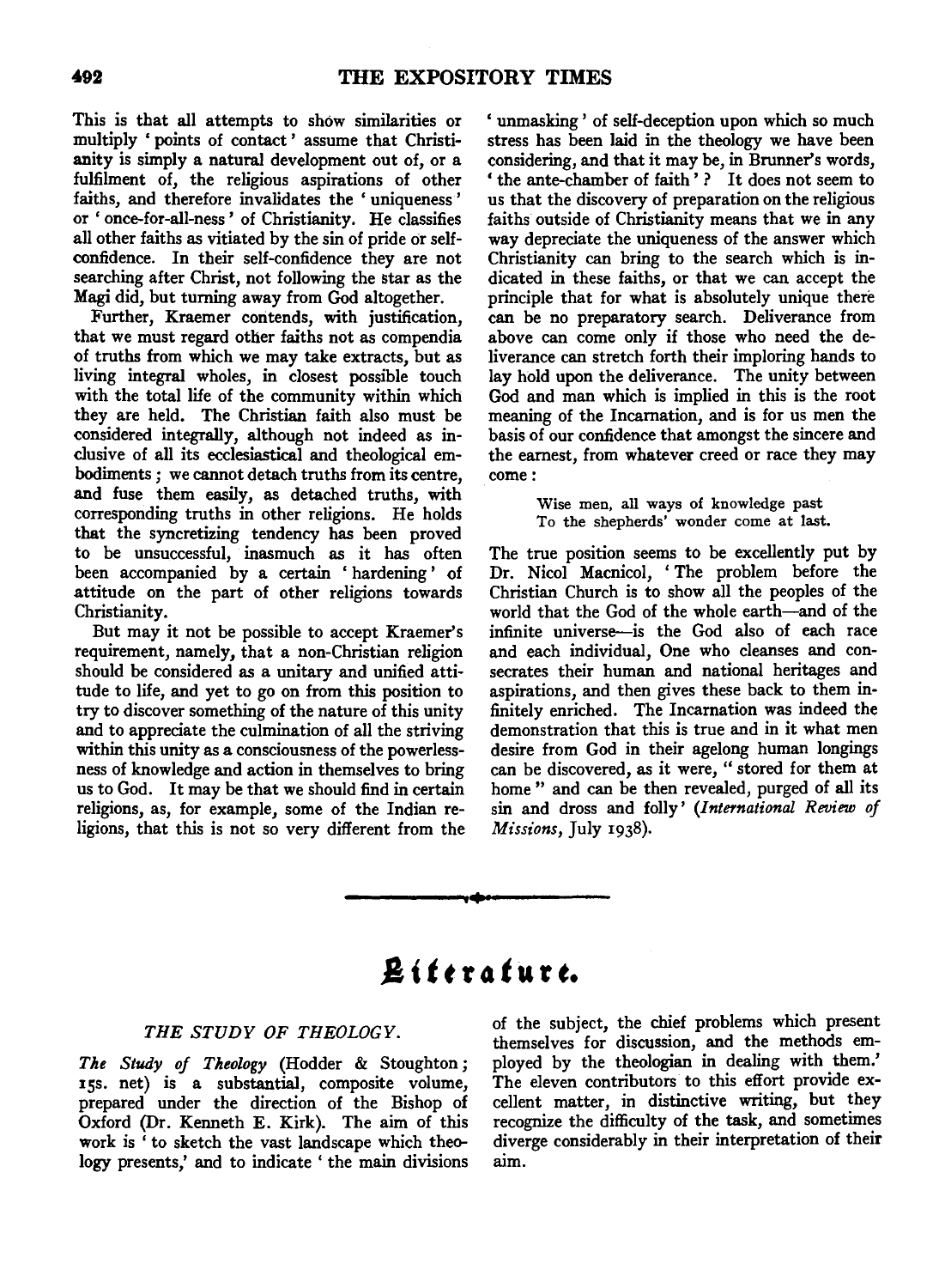According to the Preface this work is designed particularly for the 'educated layman.' This layman ' conscious of a depressing and confusing lack of information' is full of inquiry at points like these: What is the underlying scheme of ideas and the essential content in the Christian message ? What are the arguments whereby the truth of the Christian religion may be established ? How is it related to the surrounding world of science, philosophy, secular thought, and knowledge in general ? And it is expected that the needs of such 'laymen or laywomen ' will be directly met by this book. It is very doubtful if that will be the case. This ' potential reader ' will find this book too severely historical, and not seldom too advanced in its requirements from the reader, to serve him as he is defined by the editor.

In a later section of the Preface we read that the book is' purely scientific in character, endeavouring to state objectively and dispassionately what has been thought, discovered, and written within the sphere of sacred learning,' and accordingly ' pronouncements ' on the merits of any particular theological position are avoided. In the light of this more definitive description we can say that this book is primarily for the student, the serious professional student of theology, and only incidentally for the ' layman.'

The Preface thus indicates a certain confusion of purpose. It was a pity that the contributors ' have held no meetings, nor did any of them see what the others had written until the book was in proof.' For several of the chapters, particularly those on Ecclesiastical History and Worship and Liturgy, are severely specialist in character, while others stumble over the effort to serve two types of reader.

In view of the wide range of topic included, no review in detail can be offered here. It can be readily granted that there is here provided a mine of information ; for the student willing to explore and to arrive at judgments through inquiry the volume offers expert help. The opening essay on Theology will prove exceedingly useful, though it compels much repetition in the later essay on Symbolic Theology. The studies on Psychology, Philosophy of Religion, Doctrinal History, Comparative Religion are short, are built on the text-book pattern, and as descriptive accounts are full of matter. The excellent study on' Moral Theology' is certain to be of real value both for 'layman' and theological student. The rigid historical approach to the Biblical field has proved disappointing in its result. Here the authors have reduced to a minimum any exposition of the

significance and ' message ' of the literature. The chapter on Liturgy is double the length of any other -a proportion very difficult to justify in any volume of this kind.

Composite volumes are seldom successful. This one also does not escape some of the defects that always attend such efforts. Yet it is a gallant attempt upon an ambitious programme. The contributors are alive to the modern situation, and their book will forward many students with interest upon their way. The reading guidance is excellent, though several lists are too short, and appear hastily compiled. The volume is attractively printed, and we congratulate the publishers upon the result.

#### *CHRISTIAN MODERNISM.*

This book ought to meet the modern need which is suggested by its title-The *Necessity of Christian Modernism,* by Mr T. Wigley, M.A. (James Clarke; 5s. net)--and relieve the situation in which, according to the author, many genuinely religious people are to be found outside the churches. But surely the author is putting it too strongly when he says that the churches are in 'glum retreat,' and that ' the large majority of selfless people, devoted to the service of humanity are outside of-even in opposition to-orthodox Christianity.' It all depends upon what you mean by ' orthodox Christianity,' and Mr. Wigley gives us the impression that he has been in contact for the most part with a fairly rigid type of religion; he is too ready to generalize from the excessively cautious attitude of official Anglicanism to the conditions obtaining elsewhere. But the situation is certainly serious enough, and the alienation, in many circles, of intellectual people from the Christianity of the churches is tragic. Mr. Wigley has a good case, but we wish that he had made more of it. He presents ably the argument that theology must pay more attention to truth than to tradition and that religion must not allow itself to be isolated from the main currents of the life and thought of our day. His own position is largely influenced by Eucken and Whitehead ; and also by Hartshorne -whom, however, he does not quote.

Any theology which implies a dualism is anathema to the author, and the Barthians are, in his opinion, setting back the hands of the clock, and returning to mediaval obscurantism. One of the best chapters in the book is devoted to an analysis of the idea of authority and a vigorous attack upon the present tendency towards the depreciation of reason. Authority is for him derived from reality,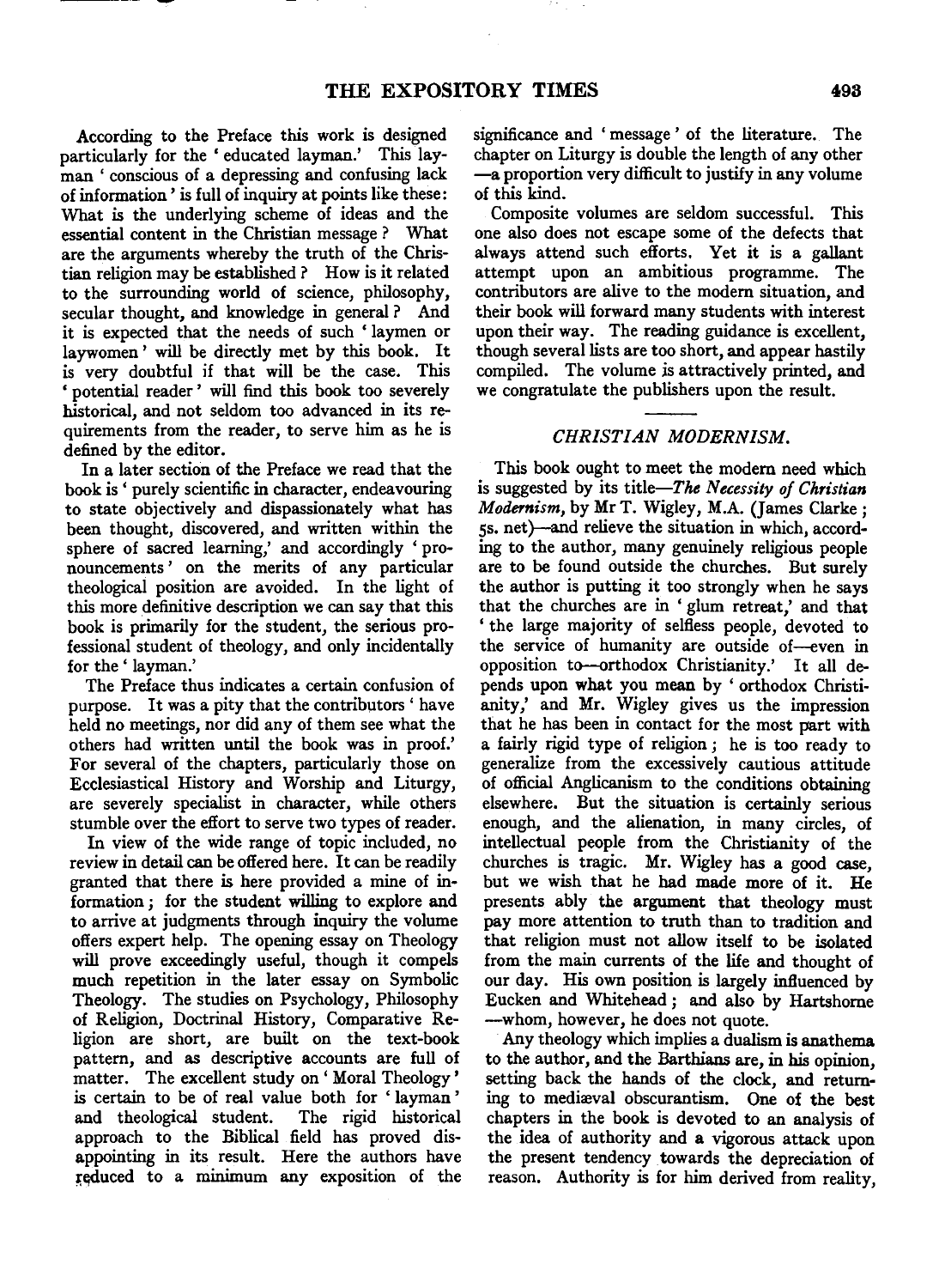and cannot stand unless it can show its relation to reality.

Mr. Wigley protests against the accusation that modernism is negative rather than positive, but he himself is excessively fond of negation. Because we should not be bound by tradition, he can see hardly any value in tradition. The creeds, according to him, are mainly negative, and he does not see that it may be exceedingly useful to state what essentials we cannot do without, even though these statements may be in somewhat obsolete language. He is rather fond of exclusive alternatives, and inclined to think that if a person does not agree with him, he must believe the exact opposite. This leads our author to be somewhat unfair to his opponents; for example, he takes Dr. E. F. Scott's plea for a divine initiative in religion to imply a denial of any progressiveness in man's discovery of God-which surely was not the meaning of Dr. Scott. Indeed, the book leaves us with the feeling that-to adapt a story which Mr. Wigley tells with an exactly opposite intention-the author is not altogether certain what anti-modernism means, but he is quite sure that it is 'worse than anything.'

### *GILDAS SALVIANUS.*

The Rev. John T. Wilkinson, M.A., B.D., has produced a convenient edition of that spiritual classic, *The Reformed Pastor* (Epworth Press ; 7s. 6d. net), written in 1656 by Richard Baxter. The book was a product of Baxter's concern about the condition of the Ministry. It was his conviction that ' all Churches either rise or fall as the Ministry doth rise or fall—not in riches or worldly grandeur -but in knowledge, zeal, and ability for their work.' During his years at Kidderminster he attempted to draw contending parties together by that experiment in Christian unity which became known as the Worcestershire Association. This Association included fifty-seven ministers, who were mainly • meer catholic men of no faction, nor siding with any party, but owning that much was good in all,' and who were in sympathy with Baxter in his desire for a sincere and single-minded ministry throughout the land.

The treatise known as *The Reformed Pastor* is an -enlargement of the sermon which Baxter had been hindered from preaching to the ministers of Worce- .ster on 4th December 1655. The first part of the title, which is not commonly used in the citation of the treatise, is *Gildas Salvianus.* Baxter chose this title because, as he says, he imitated Gildas (the

early British historian) and Salvianus (a zealous ascetic who has left a description of fifth-century Gaul) in his liberty of speech to the Pastors of the Church. In this edition Mr. Wilkinson, following the example of previous editors, has presented the work in abridged form, omitting many lengthy Latin quotations and digressions upon passing controversies. He has also modernized the spelling and punctuation of Baxter's own text.

In an Introductory Essay the editor traces the influence of *The Reformed Pastor.* For example, Thomas Wadsworth testifies in a letter to Baxter that the book had engaged him ' to a dealing with my whole parish, family by family, a worke (through mercy) tho of the greatest difficulty, yet of the greatest comfort I ever undertook.' But the treatise was not only of influence upon Baxter's contemporaries; we find it impressing men like Philip Doddridge and the Wesleys in the eighteenth century, and like Thomas Chalmers, John Angell James, and Charles Haddon Spurgeon in the nineteenth century.

The Bishop of Durham, at the unveiling in 1925 of a tablet to Baxter's memory, said: *'The Reformed Pastor* is the best manual of the clergyman's duty in the language, because it leaves on the reader's mind an ineffaceable impression of the sublimity and awfulness of spiritual ministry.'

## *CULTURAL AD ]USTMENT IN AFRICA.*

*The Bantu in the City* (Livingstone Press ; 10s. net) is described as' a study of cultural adjustment in the Witwatersrand,' where half a million Africans are employed, mostly in the gold-mines. The author is Dr. Ray E. Phillips, whose earlier book, 'The Bantu are Coming,' awakened much interest in the problem that he here discusses with an intimate knowledge of a situation full of dangers both for the African and the white man. The questions to which Dr. Phillips is seeking an answer are such as the following : To what extent are Africans adapting themselves to modem industrial life ? Is the transition from tribalism to a civilised type of life being easily accomplished or are there maladjustments? Along what lines is it probable that satisfactory solutions may be found ?

These are tremendously important questions, the answers to which must affect profoundly the destiny of Africa and, indeed, through Africa, of the world. Dr. Phillips has sought to restrain his emotions throughout his investigations and begins with a statement which helps him to do so. It is that ' the African and the white man in South Africa.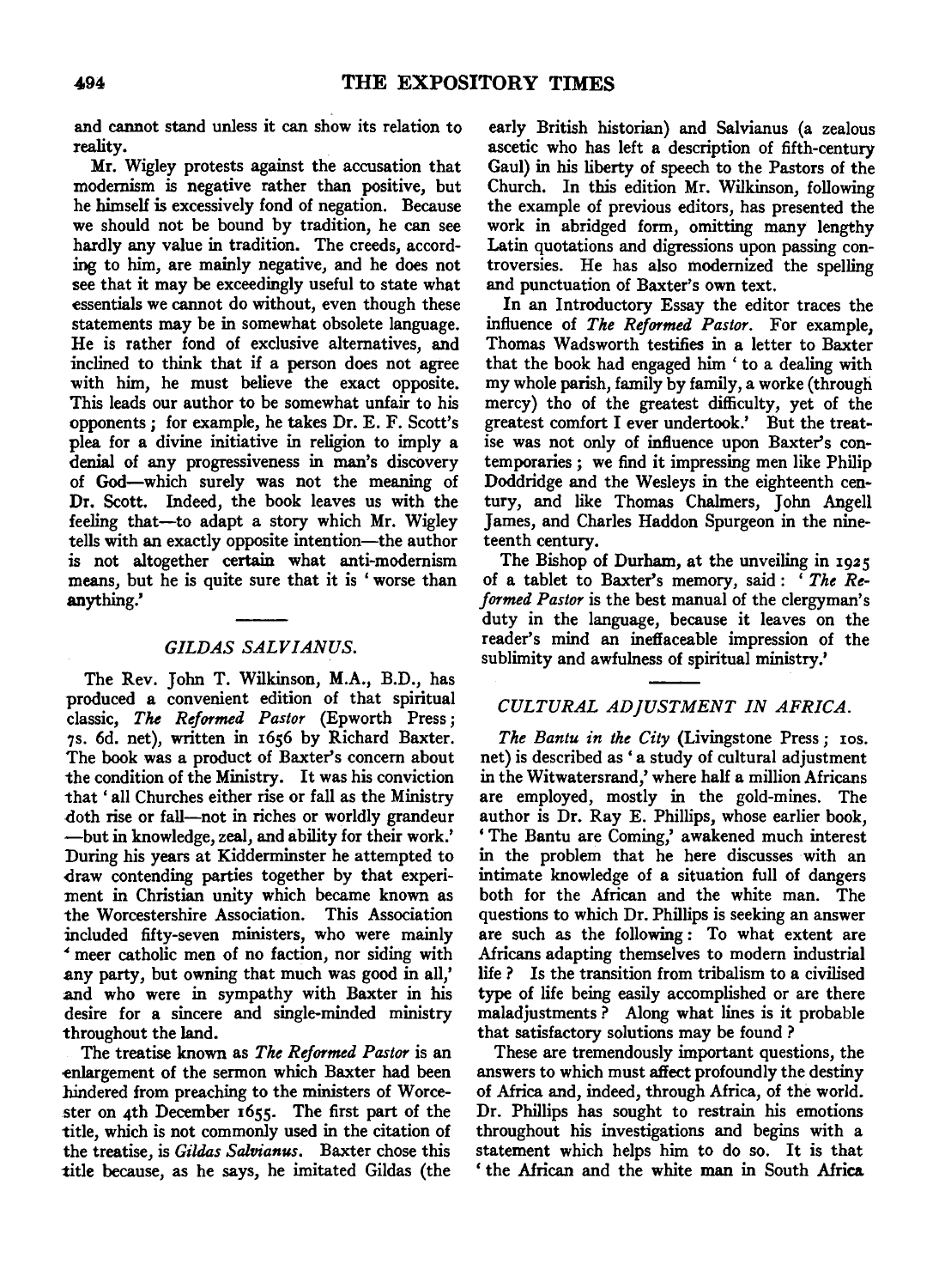do not in reality see one another. They are obsessed with fictions.'

Few men can be in a better position to answer these questions than the author of this book. But to equip himself more fully for his task he has supplemented his own intimate acquaintance with the situation with which he deals by means of questionnaires which he has addressed not only to Europeans but also to the Bantus themselves. There are, however, limitations to the usefulness of this method. In the case of the difficult question of tribal initiations, for example, a questionnaire addressed to eighty-seven educated Africans was not helpful. One regarded such tribal schools as valueless and four regarded them as of value, but fifty-eight declined to commit themselves.

One of the most disquieting features of the Church in South Africa is its lack of unity. On the Rand, we are told, 'the Christian Church is divided as nowhere else in the world.' The level of intelligence in some of the sects that have thus come into being is inevitably low. Dr. Phillips mentions that one of these has a native Archbishop ' whose highest qualification is a pass in Standard II.'

The facts amassed in this book and admirably arranged should make it a valuable guide to this whole complex question. The African is shown to us, tom from his proper surroundings and compelled by necessity to find his place in a civilization that is completely strange to him and that he feels to be hostile. Inevitably he becomes a homeless and unhappy pariah. The present state of affairs, Dr. Phillips sees, must result in the increasing degradation of the African. ' It may produce in time a unification of Africans on a common platform of hate.' If this catastrophe is to be avoided it must be through patient and resolute study of such facts as are presented in this book and of the consequences that are to be deduced from them.

### *HEBREWS A PAULINE EPISTLE.*

*The Authorship of the Epistle to the Hebrews*  (Burns, Oates & Washbourne; 12s. 6d. net), by Professor William Leonard, D.D., D.S.Scr., of St. Patrick's Seminary, Sydney, offers a challenge to modem New Testament criticism. Rarely do we meet with a defence nowadays of the traditional superscription : *Epistola beati Pauli Apostoli ad Hebraeos.* But Dr. Leonard is a writer to be reckoned with. He is not only a learned and acute writer, but he is fully acquainted with the literature of his subject, both Catholic and Protestant.

His work is composed of seven essays. The first, on the Problem of the Authorship, admits the singularity of the form of the Epistle, but contends that in spite of the elegance of style the Epistle shows contacts with the thoughts and phrases and literary modes of the Paulines. Accordingly, Dr. Leonard would join hands with the ' quasi-integralists,' who take a more integral view of the Pauline authorship than those who with Origen postulate a redactor.

The second essay, on the Theology, contends that the thoughts of the Epistle are not only genuinely Pauline but must have come from a richly gifted person, who cannot be other than St. Paul, who had developed the thought, especially the Christological thought, of the earlier and later Pauline Epistles.

The third essay, on the Literary Form, claims as the result of a detailed literary and stylistic analysis of the Epistle to neutralize very largely the impression conveyed by its special elegance.

The Pauline authorship is said to be further confirmed by the succeeding essays, which deal with the Scriptural material of Hebrews, the mode of Scriptural citation, the textual form of the citations, and the exegetical processes of Hebrews and the Paulines.

Dr. Leonard is hardly justified in the sweeping assertions in which he tends to indulge. Even from his own standpoint it is surely an exaggeration to say that the historical or literary criticism which in modem times has been levelled against the traditional authorship of the Epistle is ' largely a fusillade of phantom arguments.' Why then such pains (and Dr. Leonard has taken great pains) to maintain the truth of the tradition?

What is the remedy for the present international chaos? This is the question formulated (and answered) in *The Defeat of War: Can Pacifism Achieve it* 1, by Mr. Kenneth Ingram (Allen & Unwin; 3s. 6d. net). The writer has two related objects before him in writing this book. One is to discuss what kind of remedy is available and whether it can be formulated in a constructive programme which can be practically and immediately applied. The other is to consider whether Pacifism offers such a programme. The second of these questions is answered in the negative, on the ground that, tested by the actual situation, it fails to provide a practicable solution. Perhaps the author might go as far as the Master of Balliol and say that Pacifism has actually done much to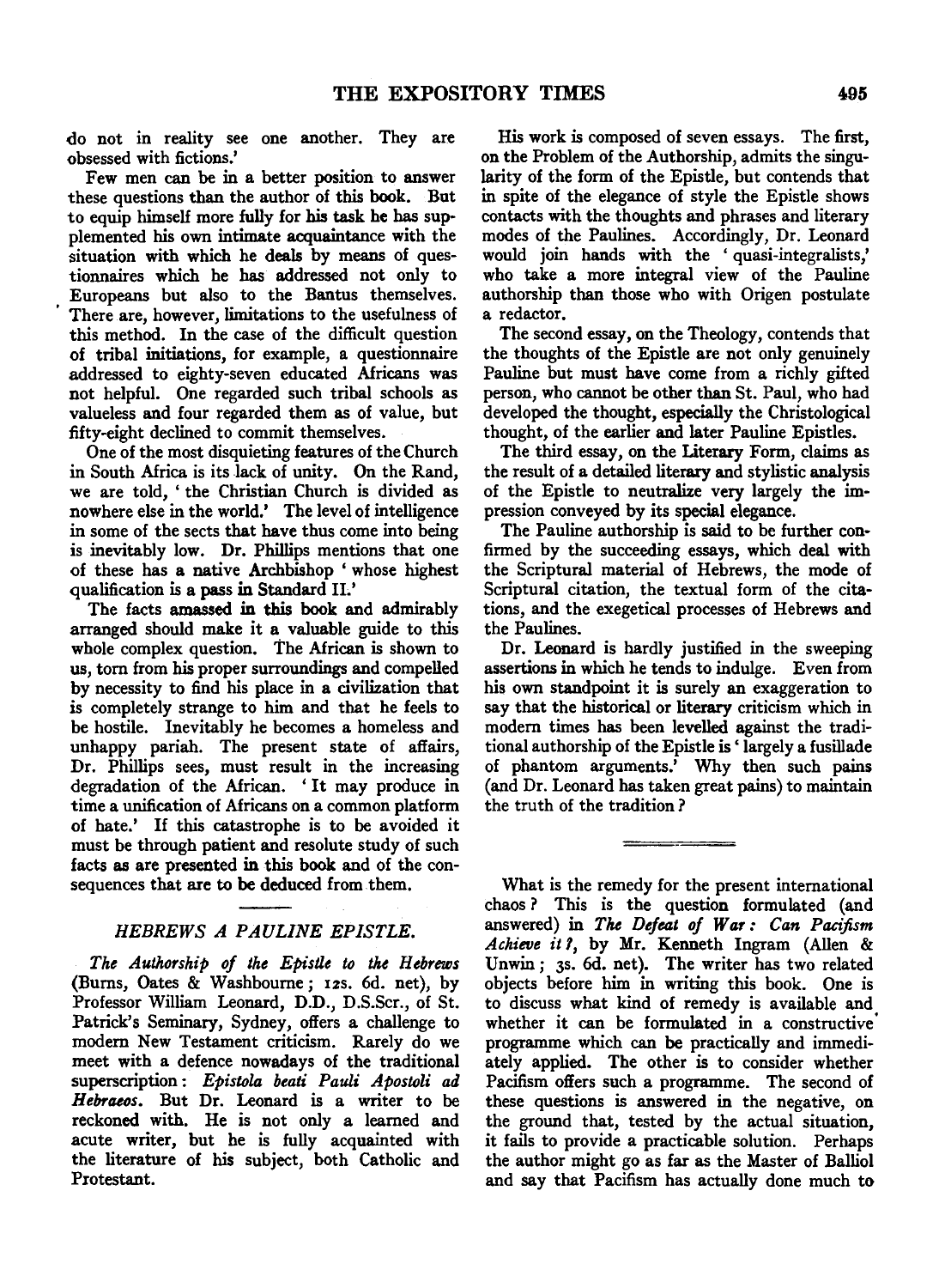aggravate the chaos of our time. The first of his two problems Mr. Ingram answers confidently in the affirmative. His solution is an International Conference, in effect a new League of Nations, a real Peace Front. This could be effective only if Britain consents to give up her colonial possessions. Indeed, all members of the Front would have to do likewise. These possessions would be administered under the mandate of the Front. The author sets forth ten propositions which constitute a programme for the Front, and expounds these at length. The book is an earnest contribution to a way of peace and is worthy of serious consideration.

Practically the same issue is raised by the Master of Balliol, Dr. A. D. Lindsay, in his Bruce Memorial *Lecture-Pacijism as a Principle and Pacifism as a Dogma* (S.C.M. ; 6d. net). How is it, he asks, that men who start together wishing the same things come to be at such fundamental odds? Well, it is because there is a fundamental difference of principle, and a different interpretation of the demands that Christianity makes upon us. War is such an evil, says the Pacifist, that we will take no part in it. But the case is not so simple as that. Law must be supported by force if there is to be any justice. That is obvious within a State. But the principle holds in the wider region of international affairs. The repudiation of force in the defence of law in international affairs can only have the effect of encouraging the use of lawless force. And Dr. Lindsay believes it has had that effect, and that the greatest danger to the peace of Europe in these last years has been the conviction in the minds of the Dictators that in no circumstances will the Democracies fight to maintain the rule of law. This contention is elaborated with great ability in an argument which is always conducted with courtesy and fairness but with relentless logic.

St. Cyprian's opinion of the official position of the Bishop of Rome has been the subject of agelong controversy. It has led to him being regarded by some as the first Protestant, and by others as a confirmed supporter of the Primacy and Infallibility of the Pope. This is due to the fact that Chapter IV. of his treatise *De Unitate Ecclesia* (written in A.D. 251), which takes the famous verse from St. Matthew  $(16^{19})$  as the keystone of the Church, has been interpreted in the most divergent senses. The Chapter, instead of providing any solution to the question, only presents us with a new crop of. difficulties. Before we decide on Cyprian's meaning we must decide as to what he actually wrote, for the Chapter has come down to

us in some seven different forms. In a recent book of the Bellarmine Series (edited by the Jesuit Fathers, Heythrop College), entitled *St. Cyprian's De Unitate, Chapter IV. in the Light of the Manuscripts,* by Maurice Bevenot, S.J., Professor of Apologetics, Heythrop (Bums, Oates & Washboume; 7s. 6d. net), the whole problem is clearly and impartially discussed. The conclusion arrived at is that of Chapman, who held that there were originally two versions, both of them from Cyprian's hand. The ' alternative ' or ' interpolated ' one, Professor Bévenot holds, was first written, while the received version is the second edition. In other words, the manuscripts, he thinks, support Van den Eynde's theory, so far as order of writing goes. This conclusion may be doubted, for it is difficult to understand why Cyprian should have altered his text, and the author refrains from offering any explanation. But it is well to realize that it makes no difference to our estimate of Cyprian's theory of the Church whether he wrote the alternative version or not, for even though we admit as true the tradition that the Apostle Peter visited the Church at Rome, yet it is· most certain that he was not the founder of this Church, and never was at its head as bishop.

It is well known that the excavations in Palestine and neighbouring countries have thrown considerable light on many Old Testament problems. Few people, however, are aware that recent archaeological researches have also contributed to a better understanding of the New Testament, and given us an entirely new picture of its background. In Archæology and the New Testament (Cassell; 4s. 6d. net), by the Rev. Stephen L. Caiger, B.D., Lecturer at the Training College, Derby, we have an account of some of the actual visible remains of the New Testament period, and are brought into close touch with the customs and everyday life of the people in the time of Christ and His apostles. The volume forms a companion one to the author's 'Bible and Spade/ which was concerned with the Old Testament orily. In dealing with the New Testament background, writers may wander far beyond the confines of the first century, especially if they treat of such matters as catacombs, synagogues, and manuscripts. But the author has wisely confined himself as far as possible to material having a direct bearing upon the New Testament itself and upon the environment of the first century. After discussing and answering in the negative the question whether any actual relics of Christ exist, he passes on to a description of Jerusalem in the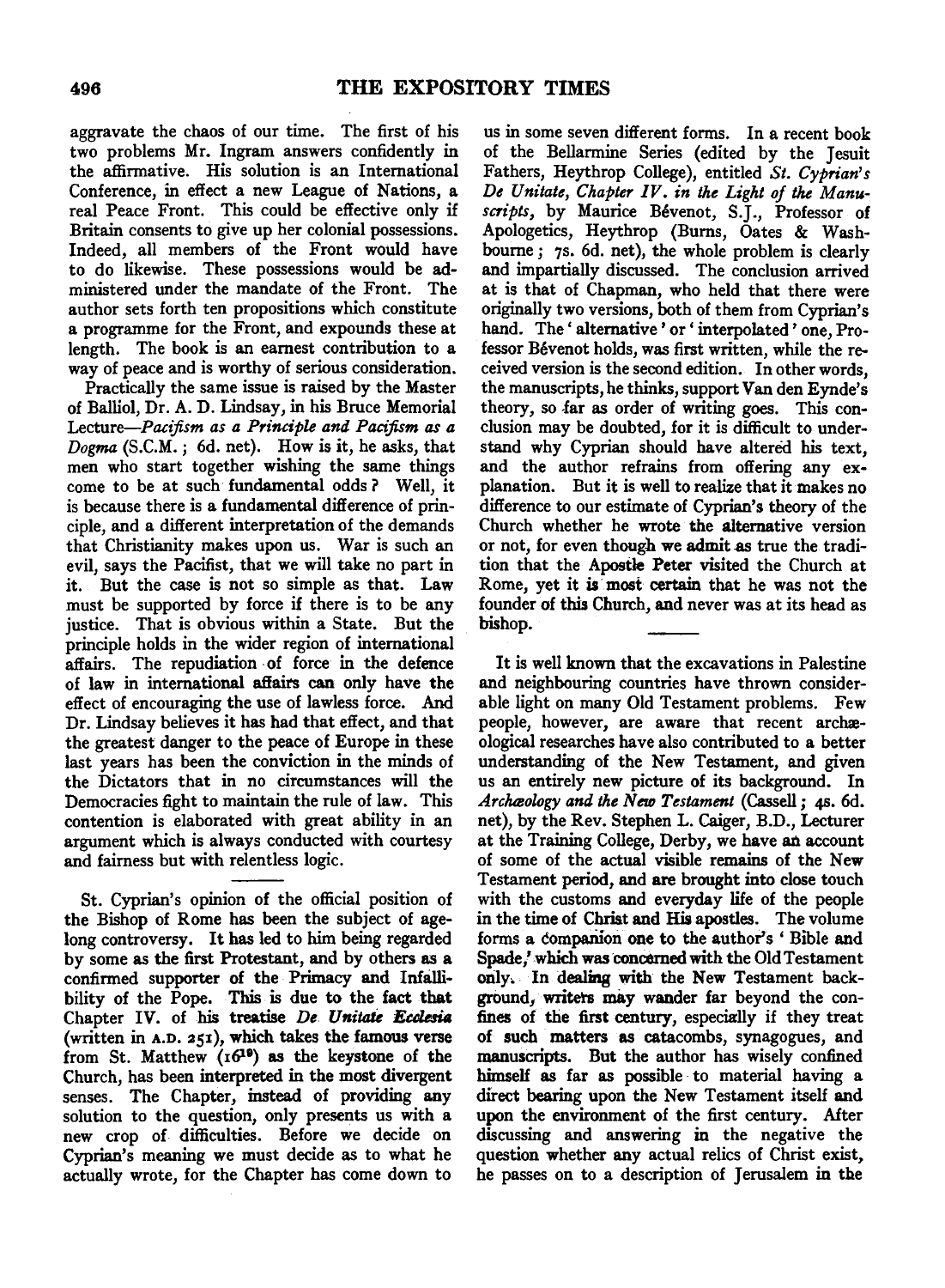time of Christ. He then follows the tracks of St. Paul along the highways of the Roman Empire through Syria, Asia Minor, Greece, and to Rome itself. The remaining chapters deal with the Inscriptions, the Papyri, and the Early Christian Documents. The volume gives an interesting, though brief account of the data, both archaeological and historical, necessary for an understanding of the New Testament, and will no doubt have a wide circulation among ministers, Sundayschool teachers, and others interested. It contains a Chronological Table, an excellent Bibliography, and an adequate Index.

From the pen of the Rev. Arthur Allan, M.A., a veteran minister of the Church of Scotland, there comes a wise and helpful little volume, *The Art of Preaching* (James Clarke; 2s. 6d. net). Mr. Allan discusses the preaching art, the preparation for preaching, the aids to preaching, the proper contents of the sermon, the congregation, and the preacher. There is nothing particularly novel or arresting in the volume, but it is the fruit of long experience, and is written in a clear and forcible style. Advocating clearness and forcibleness in the language of the sermon, Mr. Allan remarks: 'A sermon should be dignified, but it may die of dignity. What is wanted is pith and point rather than polish. Some preachers use too much pumicestone and too little whetstone.'

A thorough and suggestive inquiry has been made, under the guidance, and largely through the industry, of Mr. J. Merle Davis, into the social and economic resources of the ' Younger Churches,' that is, the churches in the mission fields. The result is published in an interesting volume, *The Economic and Social Environment of the Younger Churches* (Edinburgh House Press; 2s. 6d. net). The book constitutes the Report of the Department of Social and Economic Research of the International Missionary Council to the Tambaram meeting of December, 1938. Mr. Davis is the Director of the Department. These churches are entering upon a period of their history in which they will have to depend on their own resources far more than in the past. Christianity has itself been a disintegrating influence on the social and economic life of the convert, and has not yet created a new environment to take the place of the old. We are only recognizing that, in addition to the form of evangelism, education and medical work (to which our attention has been exclusively directed), a fourth dimension urgently demands our study, the social and economic

environment, which is the foundation and the essential condition of a successful future. It is this matter which is the subject of these informative pages. Every aspect of it is set forth with fullness and vision. The book is the result of extensive inquiries and has enlisted the help of many minds. It should be studied carefully by all interested in the growth of the Kingdom of God in non-Christian lands. It may be hoped that its low price will ensure a wide circulation in the churches of our own land.

A healthy counterblast to the exaggerations and vagaries of the ' New Psychology ' is provided in a well-informed booklet, *The Menace of the New Psychology,* by the Rev. J.C. M. Conn, M.A., Ph.D. (Inter-Varsity Fellowship of Evangelical Unions; is. net). Dr. Conn does not profess to expound the New Psychology, but in effect he gives a fair account of its general statements under two heads, Behaviourism and Psycho-analysis. But his main purpose is to meet the challenge which some of its exponents make to religion and especially to the Christian religion. The author knows his subject, and, though some of his expressions are a trifle vigorous, he puts his points on the whole with fairness. As a popular answer to the extreme forms of the newest psychology this little book has a real value.

A course of nine studies for Bible Study Circles is published by the Inter-Varsity Fellowship of Evangelical Unions with the title *United Bible Study* (is. net). It is compiled by the Rev. H. E. Guillebaud, M.A. The courses do not seem to be conceived on any consecutive plan. The first is on ' Two Bible Characters,' the second on ' The Book of Joshua,' the third on ' The Miracles of our Lord,<sup> $\bar{i}$ </sup> another on 'John  $14-17$ ,' another on 'Evangelical Belief,' and others on 'The History of Israel,' 'The Parables' and 'Daniel,' in that order. Detailed instructions are given on how to use this course in a fellowship, and questions for discussion are supplied.

*Christianity, or the New Paganism 1,* by Mr. Henry Brinton (Frederic Muller; 5s. net), is in the main directed against German Fascism. In comparison Russian anti-religious materialism is very lightly touched upon. The writer's conviction is that democracy needs a spiritual dynamic, and that such a dynamic is ready to hand in the Christian faith. His earnestness is obvious and he preaches a social gospel with great vigour. It may be